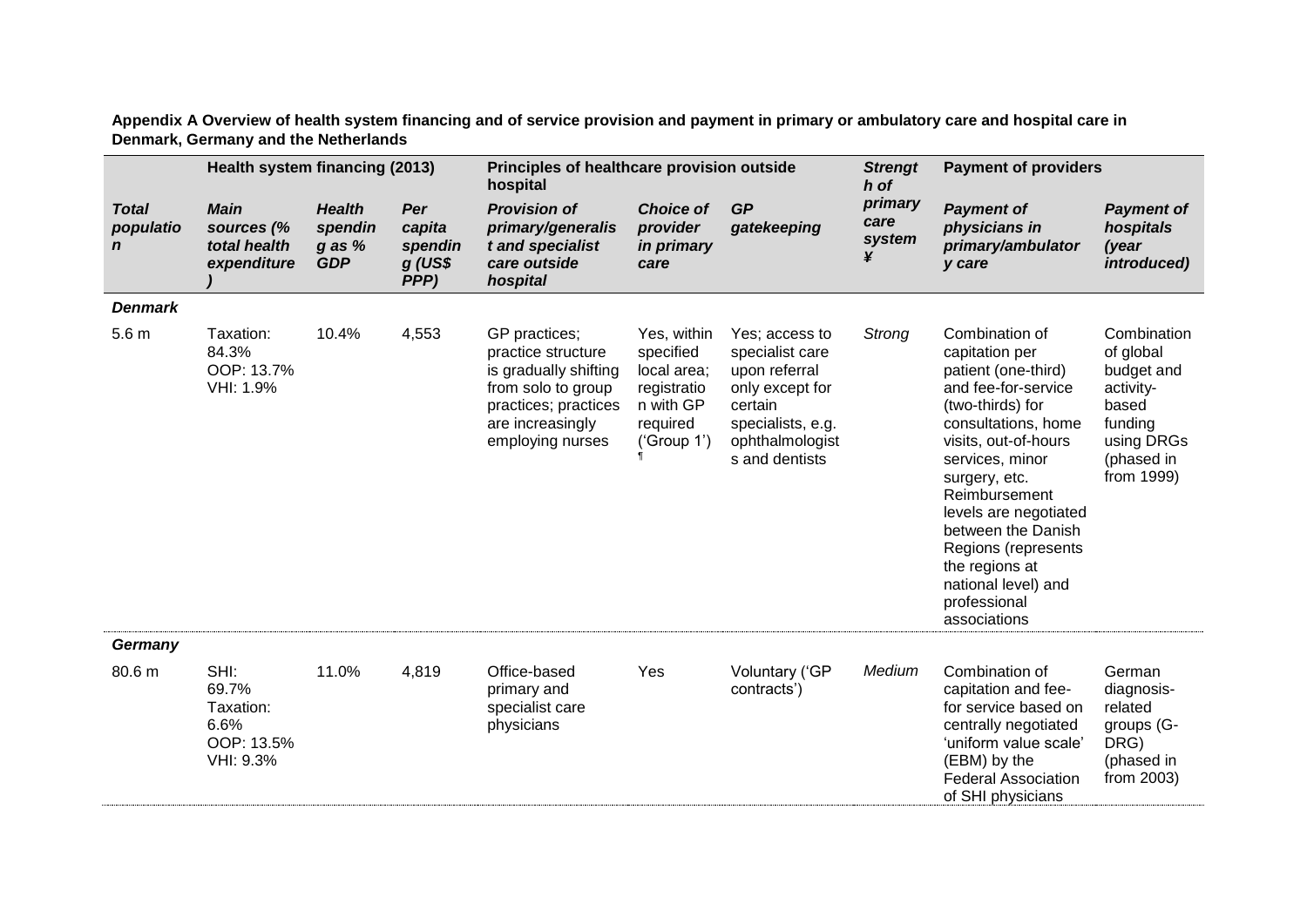| Health system financing (2013)           |                                                              |                                                      | Principles of healthcare provision outside<br>hospital |                                                                                                            |                                                           | <b>Strengt</b><br>h of                                     | <b>Payment of providers</b>    |                                                                                                                                                                                                                                                        |                                                                    |
|------------------------------------------|--------------------------------------------------------------|------------------------------------------------------|--------------------------------------------------------|------------------------------------------------------------------------------------------------------------|-----------------------------------------------------------|------------------------------------------------------------|--------------------------------|--------------------------------------------------------------------------------------------------------------------------------------------------------------------------------------------------------------------------------------------------------|--------------------------------------------------------------------|
| <b>Total</b><br>populatio<br>$\mathbf n$ | <b>Main</b><br>sources (%<br>total health<br>expenditure     | <b>Health</b><br>spendin<br>$q$ as $%$<br><b>GDP</b> | Per<br>capita<br>spendin<br>$g$ (US\$<br>PPP)          | <b>Provision of</b><br>primary/generalis<br>t and specialist<br>care outside<br>hospital                   | <b>Choice of</b><br>provider<br><i>in primary</i><br>care | <b>GP</b><br>gatekeeping                                   | primary<br>care<br>system<br>¥ | <b>Payment of</b><br>physicians in<br>primary/ambulator<br>y care                                                                                                                                                                                      | <b>Payment of</b><br>hospitals<br>(year<br>introduced)             |
|                                          |                                                              |                                                      |                                                        |                                                                                                            |                                                           |                                                            |                                | and the National<br>Association of SHI<br><b>Funds</b>                                                                                                                                                                                                 |                                                                    |
| <b>The Netherlands</b>                   |                                                              |                                                      |                                                        |                                                                                                            |                                                           |                                                            |                                |                                                                                                                                                                                                                                                        |                                                                    |
| 16.8 <sub>m</sub>                        | SHI:<br>78.3%<br>Taxation:<br>7.2%<br>OOP: 5.3%<br>VHI: 5.9% | 11.1%                                                | 5,131                                                  | GPs in group<br>practices of two to<br>seven doctors;<br>practices are<br>increasingly<br>employing nurses | Yes;<br>registratio<br>n with GP<br>required              | Yes; access to<br>specialist care<br>upon referral<br>only | Strong                         | Combination of<br>capitation and fee-<br>for-service;<br>maximum<br>remuneration fees<br>for GPs negotiated<br>between National<br>Association of GPs,<br><b>Health Insurers</b><br>Netherlands and<br>Ministry of Health,<br><b>Welfare and Sport</b> | Diagnosis<br>and<br>treatment<br>combination<br>s (DBCs)<br>(2005) |

Notes: ¶ Since 1973 residents have been able to choose between two coverage options in the statutory system, Group 1 and Group 2; Group 1 is the default and almost all residents (98%) opt for this. In Group 2, individuals are free to consult any GP and any specialist without referral; **¥** based on a scoring of seven core dimensions of strong primary care (governance, funding, workforce, access, continuity, coordination and comprehensiveness. GDP – gross domestic product; PPP – purchasing power parity; OOP – out-of-pocket payment; SHI – statutory health insurance; VHI – voluntary health insurance; m – million

Sources: [1-4]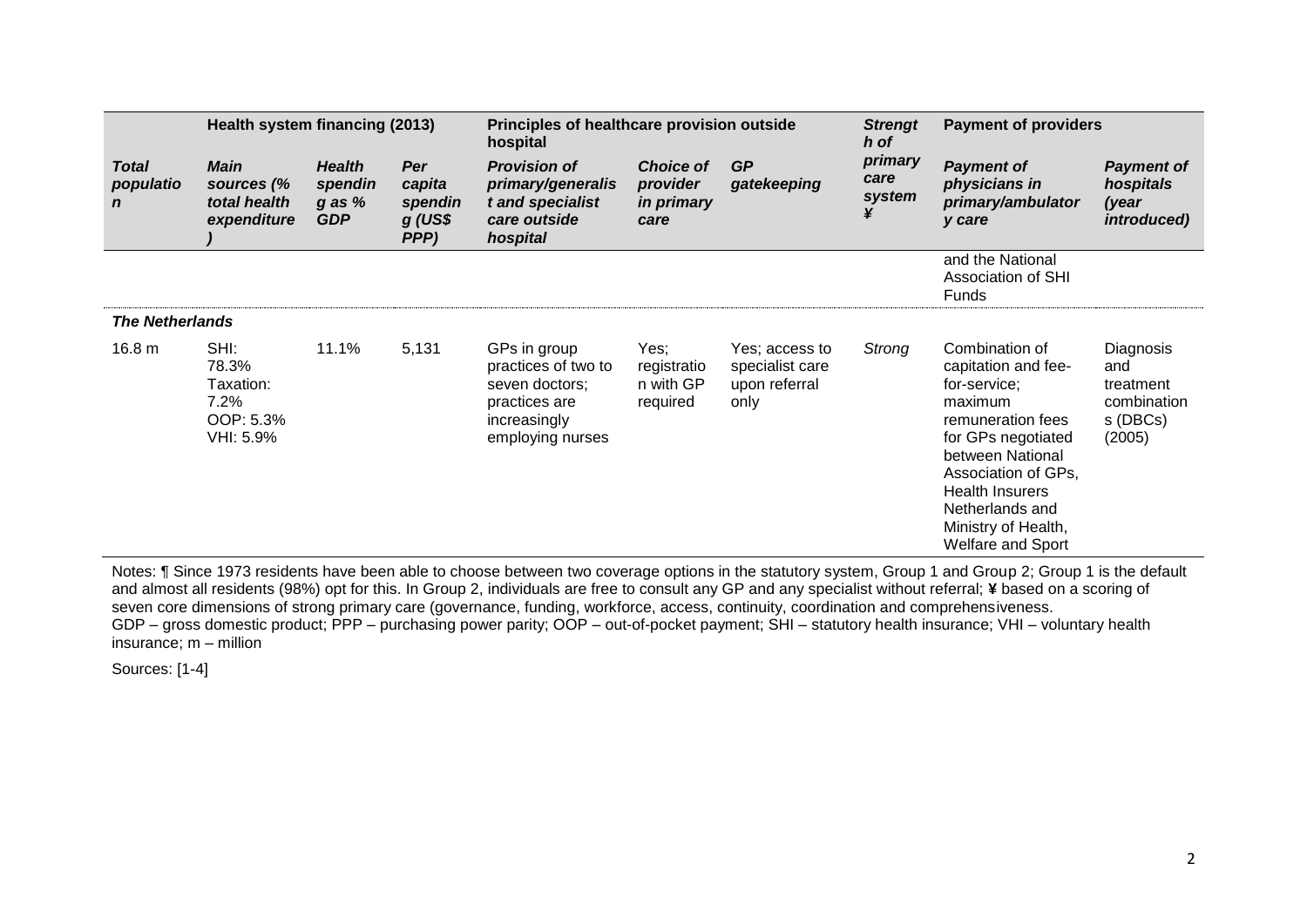**Appendix B Summary overview of regulatory framework and policy initiatives to strengthen coordinated care in Denmark, Germany and the Netherlands, from 2000**

| <b>Title of</b><br>reform/regulation                                                                                                                | Stated aim/s of reform/regulation                                                                                                                                                                                                                                                                                                                                                                                                                                                                                                                                                             |  |  |  |  |  |
|-----------------------------------------------------------------------------------------------------------------------------------------------------|-----------------------------------------------------------------------------------------------------------------------------------------------------------------------------------------------------------------------------------------------------------------------------------------------------------------------------------------------------------------------------------------------------------------------------------------------------------------------------------------------------------------------------------------------------------------------------------------------|--|--|--|--|--|
| <b>Denmark</b>                                                                                                                                      |                                                                                                                                                                                                                                                                                                                                                                                                                                                                                                                                                                                               |  |  |  |  |  |
| 2002 Strategy 'Healthy<br>throughout life - the<br>targets and strategies<br>for public health policy<br>of the Government of<br>Denmark 2002-2010' | Government-endorsed national strategy with a special focus on efforts to<br>reduce the major preventable diseases and disorders. Followed by<br>national-level project, which aimed to develop and strengthen systematic<br>efforts to prevent the eight diseases and disease groups, while<br>systematically integrating disease prevention and health promotion within<br>Denmark's health care system. These efforts were followed, in 2005, by<br>Chronic conditions - patients, health care and community which set out<br>options for improving care for those with chronic conditions. |  |  |  |  |  |
| 2005 Health Act and<br>2007 structural reform                                                                                                       | Reallocated responsibilities in the health care sector to five newly<br>established regions (replacing the previous 14 county councils) and 98<br>municipalities (created from the former 275) (the Act describes the<br>changed health care sector included in the 2007 structural reform).<br>Introduced municipal co-financing to encourage municipalities to increase<br>preventative services so as to reduce hospitalisation.                                                                                                                                                           |  |  |  |  |  |
|                                                                                                                                                     | Introduced mandatory health agreements between municipalities and<br>regions to promote coordination across municipal care services, primary<br>care and hospital care.                                                                                                                                                                                                                                                                                                                                                                                                                       |  |  |  |  |  |
| 2008 Introduction of<br>mandatory clinical<br>pathways for cancer<br>and cardiovascular<br>disease                                                  | Introduced integrated care pathways for 34 types of cancer and four heart<br>diseases to ensure fast tracked care through all stages of care.                                                                                                                                                                                                                                                                                                                                                                                                                                                 |  |  |  |  |  |
| 2009 Establishment of<br>the Danish Healthcare<br><b>Quality Programme</b><br>(DKKM)                                                                | The DDKM is overseen by the Danish Institute for Quality and<br>Accreditation in Healthcare (established in 2005). The programme is<br>based on the principle of accreditation and standards (organisational<br>standards, standards related to care coordination, and disease-specific<br>standards, such as treatment guidelines); it further includes monitoring of<br>quality of care in primary and secondary care. (Nb. The programme has<br>been discontinued in the hospital sector from 2015).                                                                                       |  |  |  |  |  |
| Germany                                                                                                                                             |                                                                                                                                                                                                                                                                                                                                                                                                                                                                                                                                                                                               |  |  |  |  |  |
| 2000 Statutory Health<br>Insurance (SHI) Reform<br>Act                                                                                              | Introduced provisions for the development of integrated care structures<br>between the ambulatory care and hospital sector; required SHI funds to<br>set aside a defined amount per member for primary prevention or health<br>promotion activities.                                                                                                                                                                                                                                                                                                                                          |  |  |  |  |  |
| 2001 Risk Structure<br><b>Compensation Reform</b>                                                                                                   | Introduced, from 2002, structured care programmes for those with chronic<br>disease (disease management programmes) into the German health care                                                                                                                                                                                                                                                                                                                                                                                                                                               |  |  |  |  |  |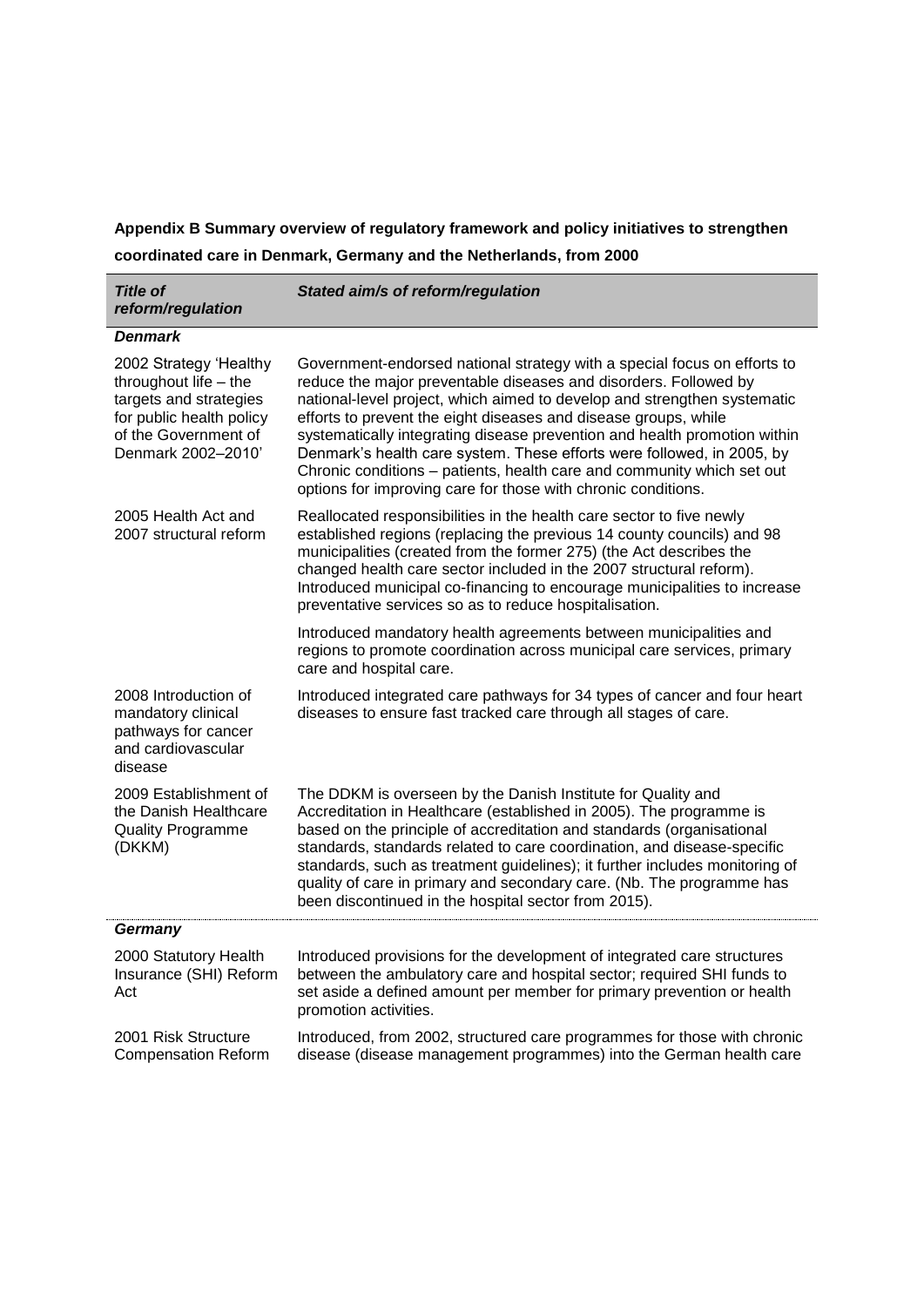| <b>Title of</b><br>reform/regulation                                                    | Stated aim/s of reform/regulation                                                                                                                                                                                                                                                                                                                                                                                                                                                                                                                                           |  |  |  |  |
|-----------------------------------------------------------------------------------------|-----------------------------------------------------------------------------------------------------------------------------------------------------------------------------------------------------------------------------------------------------------------------------------------------------------------------------------------------------------------------------------------------------------------------------------------------------------------------------------------------------------------------------------------------------------------------------|--|--|--|--|
| Act                                                                                     | system.                                                                                                                                                                                                                                                                                                                                                                                                                                                                                                                                                                     |  |  |  |  |
| 2004 SHI<br><b>Modernisation Act</b>                                                    | Established Federal Joint Committee; strengthened integrated care and<br>GP-centred care (through GP contracts); introduced medical care centres,<br>which provide care across several healthcare specialities within the<br>ambulatory care sector.                                                                                                                                                                                                                                                                                                                        |  |  |  |  |
| 2007 Act to Strengthen<br><b>Competition within SHI</b>                                 | Made health insurance mandatory for all and introduced the morbidity-<br>adjusted risk compensation scheme with effect from 2009.                                                                                                                                                                                                                                                                                                                                                                                                                                           |  |  |  |  |
| 2008 Long-term Care<br>Reform Act                                                       | Enabled delegation of selected medical tasks to non-medical staff in the<br>framework of pilot projects.                                                                                                                                                                                                                                                                                                                                                                                                                                                                    |  |  |  |  |
| 2008 Act on the<br>Advancement of<br>Organisational<br><b>Structures within SHI</b>     | Further strengthened provisions for GP-centred care.                                                                                                                                                                                                                                                                                                                                                                                                                                                                                                                        |  |  |  |  |
| 2012 SHI Care<br><b>Structures Act</b>                                                  |                                                                                                                                                                                                                                                                                                                                                                                                                                                                                                                                                                             |  |  |  |  |
| 2015 Act to Strengthen<br>Care Provision within<br><b>SHI</b>                           | Passed in July 2015; the Act seeks to strengthen care provision in the<br>statutory health insurance system through a range of regulatory<br>measures, which include, among other things, the further development of<br>provisions governing the licensing and establishment of physicians and<br>psychotherapists to enhance access to health care across the entire<br>country; and the promotion of innovative forms of care through the<br>establishment of an innovation fund at the Federal Joint Committee<br>endowed with €300 million per annum from 2016 to 2019. |  |  |  |  |
| <b>The Netherlands</b>                                                                  |                                                                                                                                                                                                                                                                                                                                                                                                                                                                                                                                                                             |  |  |  |  |
| 2006 Health Insurance<br>Act                                                            | Established single mandatory insurance system; introduced possibility of<br>selective contracting with collectives to target care delivery to those with<br>chronic conditions.                                                                                                                                                                                                                                                                                                                                                                                             |  |  |  |  |
| 2007 Social Support<br>Act                                                              | Introduced provisions to enable chronically ill and/or disabled people to<br>live independently and participate in society. (Nb. Amended in 2014 [Wmo<br>2015], which involved a lowering of the state budget for non-residential<br>long term care).                                                                                                                                                                                                                                                                                                                       |  |  |  |  |
| 2009 Act for<br>Allowances for the<br>Chronically III and<br><b>Handicapped Persons</b> | Introduced entitlement for the chronically ill and disabled persons to<br>receive a fixed allowance to compensate for excessive healthcare<br>expenses.                                                                                                                                                                                                                                                                                                                                                                                                                     |  |  |  |  |
| 2009, Amendment of<br>the 1993 Individual<br><b>Health Care</b><br>Professions Act      | Facilitated use of nurses in the care of chronically ill and older people,<br>enabling clinical nurse specialists with set qualifications to autonomously<br>perform common and minor medical procedures.                                                                                                                                                                                                                                                                                                                                                                   |  |  |  |  |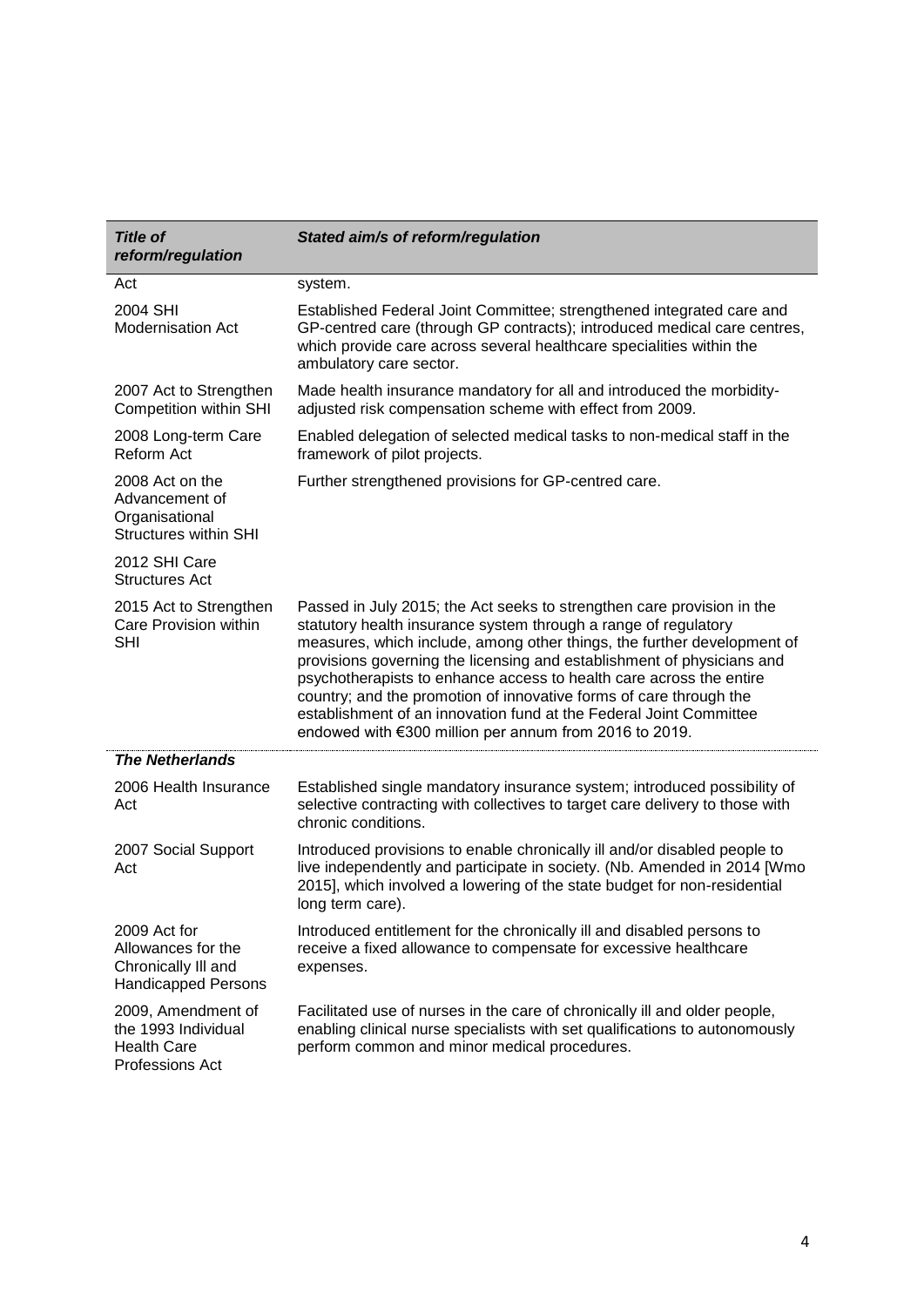| <b>Title of</b><br>reform/regulation | Stated aim/s of reform/regulation                                                                                                                                                                                                                                                                                                                                                                                                                                                                                                                                                      |
|--------------------------------------|----------------------------------------------------------------------------------------------------------------------------------------------------------------------------------------------------------------------------------------------------------------------------------------------------------------------------------------------------------------------------------------------------------------------------------------------------------------------------------------------------------------------------------------------------------------------------------------|
| 2014 Long-Term Care<br>Act (WIz)     | Replaces the Exceptional Medical Expenses Act (AWBZ) from January<br>2015; parts of the AWBZ shifted to the 2006 Health Insurance Act (ZVW)<br>and the amended Social Support Act (Wmo 2015). Health insurers made<br>responsible for home nursing (renamed 'community nursing') as a means<br>to strengthen continuity of care with home nurses expected to combine<br>their medical tasks with improving cohesion between prevention, care,<br>well-being and housing. Shift away from rights-based approach under<br>AWBZ to a needs-based (or provision-based) approach under Wmo. |

Sources: [5-12]

## **References**

- 1. Kringos D, Boerma W, Bourgueil Y, et al. The strength of primary care in Europe: an international comparative study. *Br J Gen Pract* 2013; 63: e742-e50.
- 2. Miani C, Hinrichs S, Pitchforth E, et al. Best practice: Medical training from an international perspective. Santa Monica: RAND Corporation, 2015.
- 3. OECD. OECD.Stat. URL: [http://stats.oecd.org/index.aspx?DataSetCode=HEALTH\\_STAT#](http://stats.oecd.org/index.aspx?DataSetCode=HEALTH_STAT) (2015, accessed November 2015).
- 4. Vrangbæk K. The Danish health care system, 2013. In: Thomson S, Osborn R, Squires D and Jun M (eds.). *International profiles of health care systems, 2013*. New York: The Commonwealth Fund, 2013, pp. 28-36.
- 5. Bundesministerium für Gesundheit. Gesundheitsversorgung zukunftsfest machen. URL: [http://bmg.bund.de/themen/krankenversicherung/gkv-versorgungsstaerkungsgesetz/gkv](http://bmg.bund.de/themen/krankenversicherung/gkv-versorgungsstaerkungsgesetz/gkv-vsg.html)[vsg.html](http://bmg.bund.de/themen/krankenversicherung/gkv-versorgungsstaerkungsgesetz/gkv-vsg.html) (2015, accessed July 2015).
- 6. Busse R and Blümel M. Germany: health system review. *Health Systems in Transition* 2014; 16: 1–296.
- 7. Erler A, Fullerton B and Nolte E. Germany. In: Nolte E and Knai C (eds.). *Assessing chronic disease management in European health systems Country reports*. Copenhagen: World Health Organization (acting as the host organization for, and secretariat of, the European Observatory on Health Systems and Policies), 2015, pp. 55-68.
- 8. Frølich A, Jacobsen R and Knai C. Denmark. In: Nolte E and Knai C (eds.). *Assessing chronic disease management in European health systems Country reports*. Copenhagen: World Health Organization (acting as the host organization for, and secretariat of, the European Observatory on Health Systems and Policies), 2015, pp. 17-26.
- 9. Nolte E, Knai C, Hofmarcher M, et al. Overcoming fragmentation in healthcare: chronic care in Austria, Germany and the Netherlands. *Health Econ Policy Law* 2012; 7: 125-46.
- 10. Olejaz M, Juul Nielsen A, Rudkjøbing A, et al. Denmark: Health system review. *Health Systems in Transition* 2012; 14: 1-192.